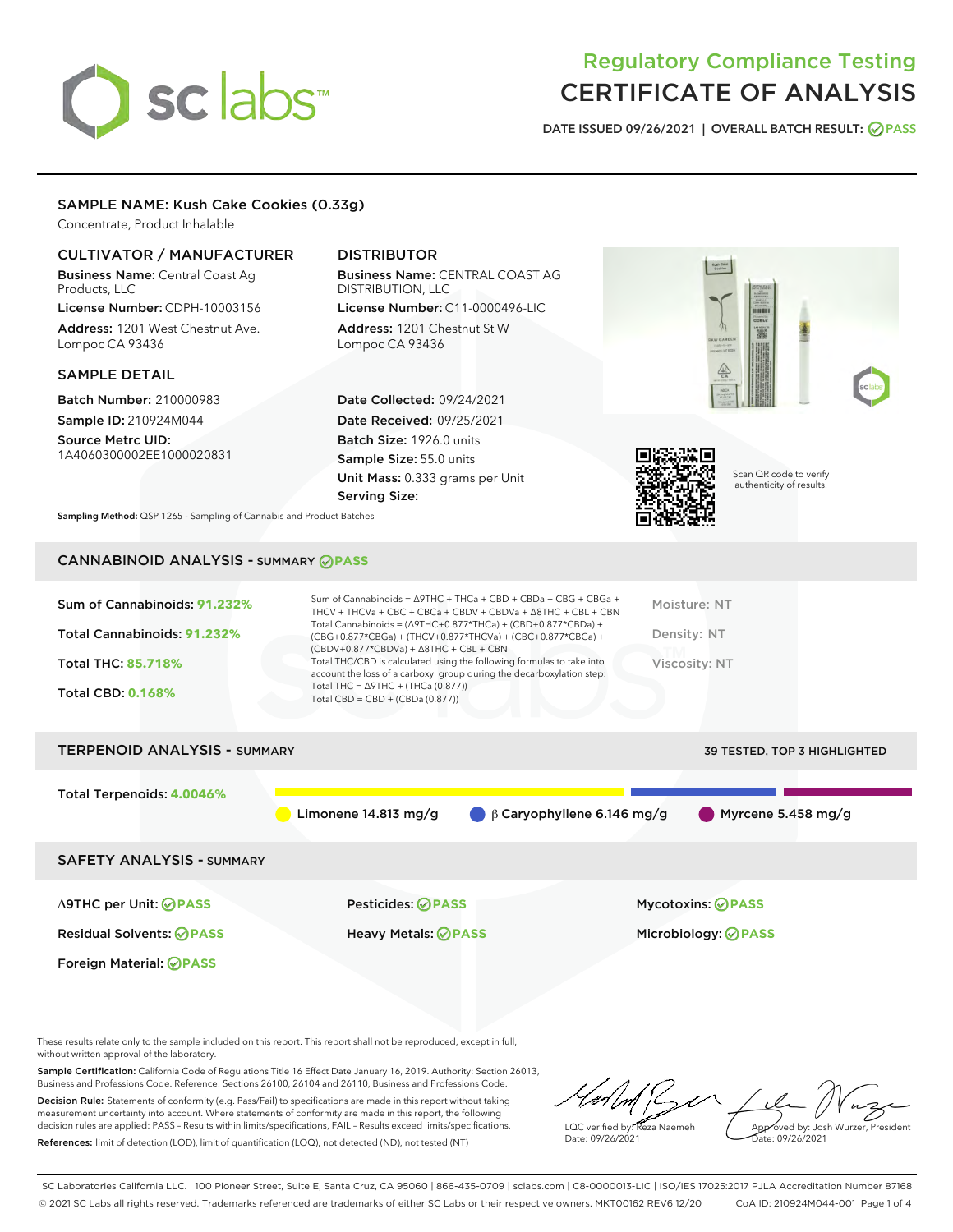



KUSH CAKE COOKIES (0.33G) | DATE ISSUED 09/26/2021 | OVERALL BATCH RESULT: @ PASS

# CANNABINOID TEST RESULTS - 09/26/2021 @ PASS

Tested by high-performance liquid chromatography with diode-array detection (HPLC-DAD). **Method:** QSP 1157 - Analysis of Cannabinoids by HPLC-DAD

#### TOTAL CANNABINOIDS: **91.232%**

Total Cannabinoids (Total THC) + (Total CBD) + (Total CBG) + (Total THCV) + (Total CBC) + (Total CBDV) + ∆8THC + CBL + CBN

TOTAL THC: **85.718%** Total THC (∆9THC+0.877\*THCa)

TOTAL CBD: **0.168%**

Total CBD (CBD+0.877\*CBDa)

TOTAL CBG: 4.426% Total CBG (CBG+0.877\*CBGa)

TOTAL THCV: 0.49% Total THCV (THCV+0.877\*THCVa)

TOTAL CBC: ND Total CBC (CBC+0.877\*CBCa)

TOTAL CBDV: ND Total CBDV (CBDV+0.877\*CBDVa)

| <b>COMPOUND</b>  | LOD/LOQ<br>(mg/g)          | <b>MEASUREMENT</b><br><b>UNCERTAINTY</b><br>(mg/g) | <b>RESULT</b><br>(mg/g) | <b>RESULT</b><br>(%) |
|------------------|----------------------------|----------------------------------------------------|-------------------------|----------------------|
| Δ9THC            | 0.06 / 0.26                | ±29.487                                            | 857.18                  | 85.718               |
| <b>CBG</b>       | 0.06 / 0.19                | ±1.744                                             | 44.26                   | 4.426                |
| <b>THCV</b>      | 0.1 / 0.2                  | ±0.24                                              | 4.9                     | 0.49                 |
| $\triangle$ 8THC | 0.1/0.4                    | ±0.18                                              | 2.3                     | 0.23                 |
| <b>CBN</b>       | 0.1/0.3                    | ±0.13                                              | 2.0                     | 0.20                 |
| <b>CBD</b>       | 0.07/0.29                  | ±0.078                                             | 1.68                    | 0.168                |
| <b>THCa</b>      | 0.05/0.14                  | N/A                                                | <b>ND</b>               | <b>ND</b>            |
| <b>THCVa</b>     | 0.07 / 0.20                | N/A                                                | <b>ND</b>               | <b>ND</b>            |
| <b>CBDa</b>      | 0.02/0.19                  | N/A                                                | <b>ND</b>               | <b>ND</b>            |
| <b>CBDV</b>      | 0.04 / 0.15                | N/A                                                | <b>ND</b>               | <b>ND</b>            |
| <b>CBDVa</b>     | 0.03/0.53                  | N/A                                                | <b>ND</b>               | <b>ND</b>            |
| <b>CBGa</b>      | 0.1/0.2                    | N/A                                                | <b>ND</b>               | <b>ND</b>            |
| <b>CBL</b>       | 0.06 / 0.24                | N/A                                                | <b>ND</b>               | <b>ND</b>            |
| <b>CBC</b>       | 0.2 / 0.5                  | N/A                                                | <b>ND</b>               | <b>ND</b>            |
| <b>CBCa</b>      | 0.07 / 0.28                | N/A                                                | <b>ND</b>               | <b>ND</b>            |
|                  | <b>SUM OF CANNABINOIDS</b> |                                                    | 912.32 mg/g             | 91.232%              |

#### **UNIT MASS: 0.333 grams per Unit**

| ∆9THC per Unit                        | 1120 per-package limit     | 285.44 mg/unit<br><b>PASS</b> |
|---------------------------------------|----------------------------|-------------------------------|
| <b>Total THC per Unit</b>             |                            | 285.44 mg/unit                |
| <b>CBD per Unit</b>                   |                            | $0.56$ mg/unit                |
| <b>Total CBD per Unit</b>             |                            | $0.56$ mg/unit                |
| Sum of Cannabinoids<br>per Unit       |                            | 303.80 mg/unit                |
| <b>Total Cannabinoids</b><br>per Unit |                            | 303.84 mg/unit                |
| <b>MOISTURE TEST RESULT</b>           | <b>DENSITY TEST RESULT</b> | <b>VISCOSITY TEST RESULT</b>  |

Not Tested

Not Tested

Not Tested

#### TERPENOID TEST RESULTS - 09/26/2021

Terpene analysis utilizing gas chromatography-flame ionization detection (GC-FID). **Method:** QSP 1192 - Analysis of Terpenoids by GC-FID

| <b>COMPOUND</b>         | LOD/LOQ<br>(mg/g) | <b>MEASUREMENT</b><br><b>UNCERTAINTY</b><br>(mg/g) | <b>RESULT</b><br>(mg/g)                         | <b>RESULT</b><br>(%) |
|-------------------------|-------------------|----------------------------------------------------|-------------------------------------------------|----------------------|
| Limonene                | 0.005 / 0.016     | ±0.2118                                            | 14.813                                          | 1.4813               |
| $\beta$ Caryophyllene   | 0.004 / 0.012     | ±0.2188                                            | 6.146                                           | 0.6146               |
| <b>Myrcene</b>          | 0.008 / 0.025     | ±0.0704                                            | 5.458                                           | 0.5458               |
| Ocimene                 | 0.011 / 0.038     | ±0.0865                                            | 2.695                                           | 0.2695               |
| $\beta$ Pinene          | 0.004 / 0.014     | ±0.0233                                            | 2.028                                           | 0.2028               |
| $\alpha$ Pinene         | 0.005 / 0.017     | ±0.0129                                            | 1.502                                           | 0.1502               |
| $\alpha$ Humulene       | 0.009 / 0.029     | ±0.0482                                            | 1.501                                           | 0.1501               |
| Linalool                | 0.009 / 0.032     | ±0.0519                                            | 1.367                                           | 0.1367               |
| Fenchol                 | 0.010 / 0.034     | ±0.0450                                            | 1.163                                           | 0.1163               |
| <b>Terpineol</b>        | 0.016 / 0.055     | ±0.0680                                            | 1.108                                           | 0.1108               |
| Valencene               | 0.009 / 0.030     | ±0.0380                                            | 0.552                                           | 0.0552               |
| trans-ß-Farnesene       | 0.008 / 0.025     | ±0.0166                                            | 0.469                                           | 0.0469               |
| Camphene                | 0.005 / 0.015     | ±0.0034                                            | 0.294                                           | 0.0294               |
| Terpinolene             | 0.008 / 0.026     | ±0.0048                                            | 0.233                                           | 0.0233               |
| <b>Borneol</b>          | 0.005 / 0.016     | ±0.0082                                            | 0.196                                           | 0.0196               |
| $\alpha$ Bisabolol      | 0.008 / 0.026     | ±0.0080                                            | 0.149                                           | 0.0149               |
| Fenchone                | 0.009 / 0.028     | ±0.0030                                            | 0.104                                           | 0.0104               |
| Guaiol                  | 0.009 / 0.030     | ±0.0043                                            | 0.091                                           | 0.0091               |
| Nerolidol               | 0.009 / 0.028     | ±0.0033                                            | 0.052                                           | 0.0052               |
| Citronellol             | 0.003 / 0.010     | ±0.0021                                            | 0.044                                           | 0.0044               |
| Caryophyllene<br>Oxide  | 0.010 / 0.033     | ±0.0019                                            | 0.041                                           | 0.0041               |
| $\gamma$ Terpinene      | 0.006 / 0.018     | ±0.0004                                            | 0.024                                           | 0.0024               |
| Geraniol                | 0.002 / 0.007     | ±0.0007                                            | 0.016                                           | 0.0016               |
| $\alpha$ Phellandrene   | 0.006 / 0.020     | N/A                                                | <loq< th=""><th><loq< th=""></loq<></th></loq<> | <loq< th=""></loq<>  |
| $\alpha$ Terpinene      | 0.005 / 0.017     | N/A                                                | <loq< th=""><th><loq< th=""></loq<></th></loq<> | <loq< th=""></loq<>  |
| Eucalyptol              | 0.006 / 0.018     | N/A                                                | <loq< th=""><th><loq< th=""></loq<></th></loq<> | <loq< th=""></loq<>  |
| Sabinene Hydrate        | 0.006 / 0.022     | N/A                                                | <loq< th=""><th><loq< th=""></loq<></th></loq<> | <loq< th=""></loq<>  |
| Nerol                   | 0.003 / 0.011     | N/A                                                | <loq< th=""><th><loq< th=""></loq<></th></loq<> | <loq< th=""></loq<>  |
| Sabinene                | 0.004 / 0.014     | N/A                                                | ND                                              | <b>ND</b>            |
| <b>3 Carene</b>         | 0.005 / 0.018     | N/A                                                | <b>ND</b>                                       | ND.                  |
| p-Cymene                | 0.005 / 0.016     | N/A                                                | ND                                              | ND                   |
| (-)-Isopulegol          | 0.005 / 0.016     | N/A                                                | ND                                              | ND                   |
| Camphor                 | 0.006 / 0.019     | N/A                                                | ND                                              | <b>ND</b>            |
| Isoborneol              | 0.004 / 0.012     | N/A                                                | ND                                              | <b>ND</b>            |
| Menthol                 | 0.008 / 0.025     | N/A                                                | ND                                              | ND                   |
| R-(+)-Pulegone          | 0.003 / 0.011     | N/A                                                | ND                                              | ND                   |
| <b>Geranyl Acetate</b>  | 0.004 / 0.014     | N/A                                                | ND                                              | <b>ND</b>            |
| $\alpha$ Cedrene        | 0.005 / 0.016     | N/A                                                | ND                                              | ND                   |
| Cedrol                  | 0.008 / 0.027     | N/A                                                | ND                                              | ND                   |
| <b>TOTAL TERPENOIDS</b> |                   |                                                    | 40.046 mg/g                                     | 4.0046%              |

SC Laboratories California LLC. | 100 Pioneer Street, Suite E, Santa Cruz, CA 95060 | 866-435-0709 | sclabs.com | C8-0000013-LIC | ISO/IES 17025:2017 PJLA Accreditation Number 87168 © 2021 SC Labs all rights reserved. Trademarks referenced are trademarks of either SC Labs or their respective owners. MKT00162 REV6 12/20 CoA ID: 210924M044-001 Page 2 of 4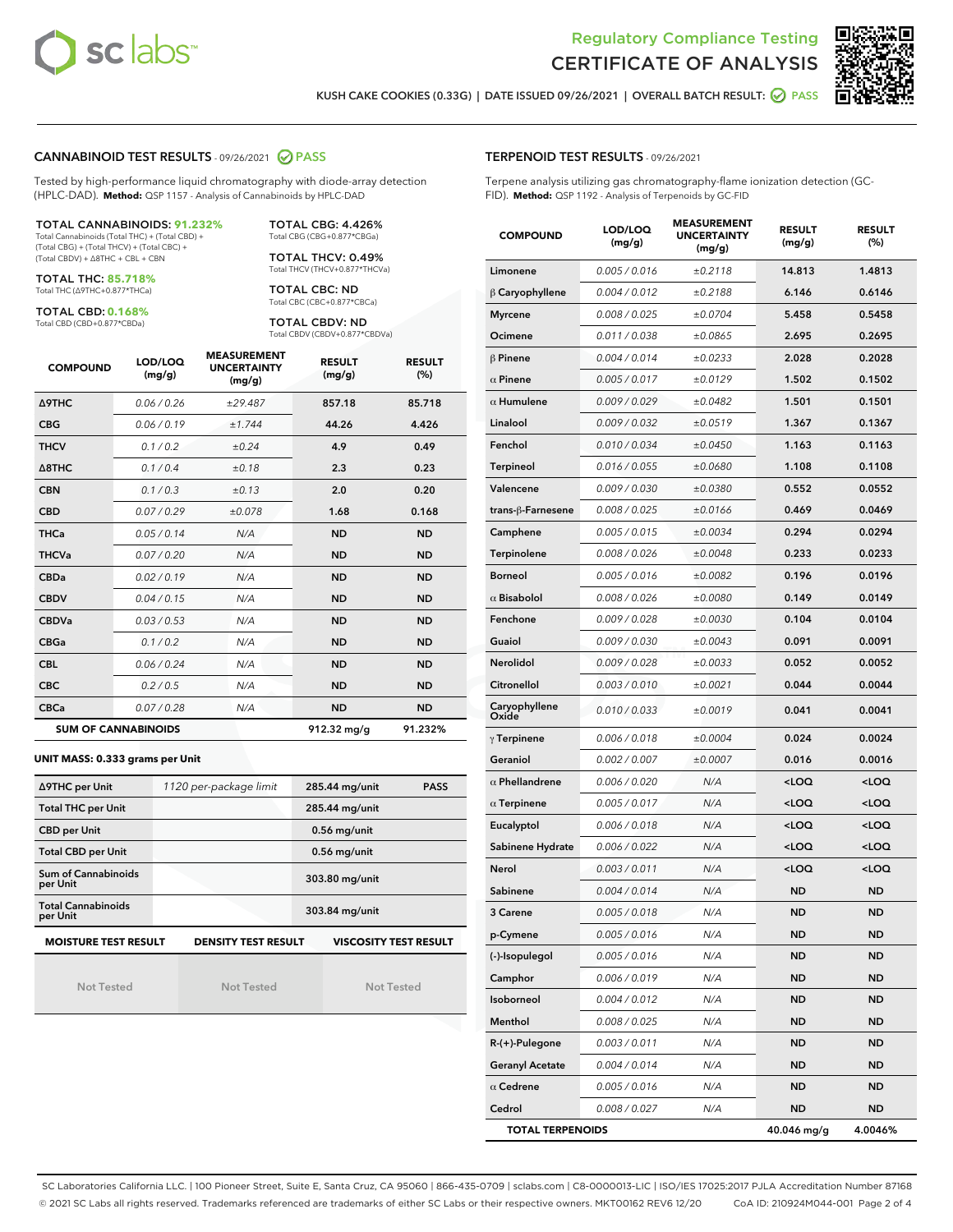



KUSH CAKE COOKIES (0.33G) | DATE ISSUED 09/26/2021 | OVERALL BATCH RESULT: @ PASS

# CATEGORY 1 PESTICIDE TEST RESULTS - 09/26/2021 2 PASS

Pesticide and plant growth regulator analysis utilizing high-performance liquid chromatography-mass spectrometry (HPLC-MS) or gas chromatography-mass spectrometry (GC-MS). \*GC-MS utilized where indicated. **Method:** QSP 1212 - Analysis of Pesticides and Mycotoxins by LC-MS or QSP 1213 - Analysis of Pesticides by GC-MS

| <b>COMPOUND</b>             | LOD/LOQ<br>$(\mu g/g)$ | <b>ACTION</b><br><b>LIMIT</b><br>$(\mu q/q)$ | <b>MEASUREMENT</b><br><b>UNCERTAINTY</b><br>$(\mu g/g)$ | <b>RESULT</b><br>$(\mu g/g)$ | <b>RESULT</b> |
|-----------------------------|------------------------|----------------------------------------------|---------------------------------------------------------|------------------------------|---------------|
| Aldicarb                    | 0.03 / 0.08            | $\ge$ LOD                                    | N/A                                                     | <b>ND</b>                    | <b>PASS</b>   |
| Carbofuran                  | 0.02/0.05              | $>$ LOD                                      | N/A                                                     | <b>ND</b>                    | <b>PASS</b>   |
| Chlordane*                  | 0.03 / 0.08            | $\ge$ LOD                                    | N/A                                                     | <b>ND</b>                    | <b>PASS</b>   |
| Chlorfenapyr*               | 0.03/0.10              | $\ge$ LOD                                    | N/A                                                     | <b>ND</b>                    | <b>PASS</b>   |
| Chlorpyrifos                | 0.02 / 0.06            | $\ge$ LOD                                    | N/A                                                     | <b>ND</b>                    | <b>PASS</b>   |
| Coumaphos                   | 0.02 / 0.07            | $>$ LOD                                      | N/A                                                     | <b>ND</b>                    | <b>PASS</b>   |
| <b>Daminozide</b>           | 0.02 / 0.07            | $\ge$ LOD                                    | N/A                                                     | <b>ND</b>                    | <b>PASS</b>   |
| <b>DDVP</b><br>(Dichlorvos) | 0.03/0.09              | $\ge$ LOD                                    | N/A                                                     | <b>ND</b>                    | <b>PASS</b>   |
| <b>Dimethoate</b>           | 0.03 / 0.08            | $\ge$ LOD                                    | N/A                                                     | <b>ND</b>                    | <b>PASS</b>   |
| Ethoprop(hos)               | 0.03/0.10              | $\ge$ LOD                                    | N/A                                                     | <b>ND</b>                    | <b>PASS</b>   |
| Etofenprox                  | 0.02 / 0.06            | $\ge$ LOD                                    | N/A                                                     | <b>ND</b>                    | <b>PASS</b>   |
| Fenoxycarb                  | 0.03 / 0.08            | $\ge$ LOD                                    | N/A                                                     | <b>ND</b>                    | <b>PASS</b>   |
| Fipronil                    | 0.03/0.08              | $>$ LOD                                      | N/A                                                     | <b>ND</b>                    | <b>PASS</b>   |
| Imazalil                    | 0.02 / 0.06            | $\ge$ LOD                                    | N/A                                                     | <b>ND</b>                    | <b>PASS</b>   |
| Methiocarb                  | 0.02 / 0.07            | $\ge$ LOD                                    | N/A                                                     | <b>ND</b>                    | <b>PASS</b>   |
| Methyl<br>parathion         | 0.03/0.10              | $>$ LOD                                      | N/A                                                     | <b>ND</b>                    | <b>PASS</b>   |
| <b>Mevinphos</b>            | 0.03/0.09              | $>$ LOD                                      | N/A                                                     | <b>ND</b>                    | <b>PASS</b>   |
| Paclobutrazol               | 0.02 / 0.05            | $\ge$ LOD                                    | N/A                                                     | <b>ND</b>                    | <b>PASS</b>   |
| Propoxur                    | 0.03/0.09              | $\ge$ LOD                                    | N/A                                                     | <b>ND</b>                    | <b>PASS</b>   |
| Spiroxamine                 | 0.03 / 0.08            | $\ge$ LOD                                    | N/A                                                     | <b>ND</b>                    | <b>PASS</b>   |
| <b>Thiacloprid</b>          | 0.03/0.10              | $\ge$ LOD                                    | N/A                                                     | <b>ND</b>                    | <b>PASS</b>   |

#### CATEGORY 2 PESTICIDE TEST RESULTS - 09/26/2021 @ PASS

| <b>COMPOUND</b>          | LOD/LOO<br>$(\mu g/g)$ | <b>ACTION</b><br>LIMIT<br>$(\mu g/g)$ | <b>MEASUREMENT</b><br><b>UNCERTAINTY</b><br>$(\mu g/g)$ | <b>RESULT</b><br>$(\mu g/g)$ | <b>RESULT</b> |
|--------------------------|------------------------|---------------------------------------|---------------------------------------------------------|------------------------------|---------------|
| Abamectin                | 0.03/0.10              | 0.1                                   | N/A                                                     | <b>ND</b>                    | <b>PASS</b>   |
| Acephate                 | 0.02/0.07              | 0.1                                   | N/A                                                     | <b>ND</b>                    | <b>PASS</b>   |
| Acequinocyl              | 0.02/0.07              | 0.1                                   | N/A                                                     | <b>ND</b>                    | <b>PASS</b>   |
| Acetamiprid              | 0.02/0.05              | 0.1                                   | N/A                                                     | <b>ND</b>                    | <b>PASS</b>   |
| Azoxystrobin             | 0.02/0.07              | 0.1                                   | N/A                                                     | <b>ND</b>                    | <b>PASS</b>   |
| <b>Bifenazate</b>        | 0.01/0.04              | 0.1                                   | N/A                                                     | <b>ND</b>                    | <b>PASS</b>   |
| <b>Bifenthrin</b>        | 0.02 / 0.05            | 3                                     | N/A                                                     | <b>ND</b>                    | <b>PASS</b>   |
| <b>Boscalid</b>          | 0.03/0.09              | 0.1                                   | N/A                                                     | <b>ND</b>                    | <b>PASS</b>   |
| Captan                   | 0.19/0.57              | 0.7                                   | N/A                                                     | <b>ND</b>                    | <b>PASS</b>   |
| Carbaryl                 | 0.02/0.06              | 0.5                                   | N/A                                                     | <b>ND</b>                    | <b>PASS</b>   |
| Chlorantranilip-<br>role | 0.04/0.12              | 10                                    | N/A                                                     | <b>ND</b>                    | <b>PASS</b>   |
| Clofentezine             | 0.03/0.09              | 0.1                                   | N/A                                                     | <b>ND</b>                    | <b>PASS</b>   |

# CATEGORY 2 PESTICIDE TEST RESULTS - 09/26/2021 continued

| <b>COMPOUND</b>               | LOD/LOQ<br>(µg/g) | <b>ACTION</b><br><b>LIMIT</b><br>$(\mu g/g)$ | <b>MEASUREMENT</b><br><b>UNCERTAINTY</b><br>$(\mu g/g)$ | <b>RESULT</b><br>(µg/g) | <b>RESULT</b> |
|-------------------------------|-------------------|----------------------------------------------|---------------------------------------------------------|-------------------------|---------------|
| Cyfluthrin                    | 0.12 / 0.38       | $\overline{c}$                               | N/A                                                     | ND                      | <b>PASS</b>   |
| Cypermethrin                  | 0.11 / 0.32       | $\mathcal{I}$                                | N/A                                                     | ND                      | <b>PASS</b>   |
| <b>Diazinon</b>               | 0.02 / 0.05       | 0.1                                          | N/A                                                     | <b>ND</b>               | <b>PASS</b>   |
| Dimethomorph                  | 0.03 / 0.09       | 2                                            | N/A                                                     | ND                      | <b>PASS</b>   |
| Etoxazole                     | 0.02 / 0.06       | 0.1                                          | N/A                                                     | ND                      | <b>PASS</b>   |
| Fenhexamid                    | 0.03 / 0.09       | 0.1                                          | N/A                                                     | ND                      | <b>PASS</b>   |
| Fenpyroximate                 | 0.02 / 0.06       | 0.1                                          | N/A                                                     | <b>ND</b>               | <b>PASS</b>   |
| Flonicamid                    | 0.03 / 0.10       | 0.1                                          | N/A                                                     | ND                      | <b>PASS</b>   |
| Fludioxonil                   | 0.03 / 0.10       | 0.1                                          | N/A                                                     | ND                      | <b>PASS</b>   |
| Hexythiazox                   | 0.02 / 0.07       | 0.1                                          | N/A                                                     | ND                      | <b>PASS</b>   |
| Imidacloprid                  | 0.04 / 0.11       | 5                                            | N/A                                                     | ND                      | <b>PASS</b>   |
| Kresoxim-methyl               | 0.02 / 0.07       | 0.1                                          | N/A                                                     | ND                      | <b>PASS</b>   |
| Malathion                     | 0.03 / 0.09       | 0.5                                          | N/A                                                     | <b>ND</b>               | <b>PASS</b>   |
| Metalaxyl                     | 0.02 / 0.07       | $\overline{c}$                               | N/A                                                     | ND                      | <b>PASS</b>   |
| Methomyl                      | 0.03 / 0.10       | 1                                            | N/A                                                     | ND                      | <b>PASS</b>   |
| Myclobutanil                  | 0.03 / 0.09       | 0.1                                          | N/A                                                     | <b>ND</b>               | <b>PASS</b>   |
| Naled                         | 0.02 / 0.07       | 0.1                                          | N/A                                                     | ND                      | <b>PASS</b>   |
| Oxamyl                        | 0.04 / 0.11       | 0.5                                          | N/A                                                     | ND                      | <b>PASS</b>   |
| Pentachloronitro-<br>benzene* | 0.03 / 0.09       | 0.1                                          | N/A                                                     | ND                      | <b>PASS</b>   |
| Permethrin                    | 0.04 / 0.12       | 0.5                                          | N/A                                                     | ND                      | <b>PASS</b>   |
| Phosmet                       | 0.03 / 0.10       | 0.1                                          | N/A                                                     | ND                      | <b>PASS</b>   |
| Piperonylbu-<br>toxide        | 0.02 / 0.07       | 3                                            | N/A                                                     | ND                      | <b>PASS</b>   |
| Prallethrin                   | 0.03 / 0.08       | 0.1                                          | N/A                                                     | ND                      | <b>PASS</b>   |
| Propiconazole                 | 0.02 / 0.07       | 0.1                                          | N/A                                                     | ND                      | <b>PASS</b>   |
| Pyrethrins                    | 0.04 / 0.12       | 0.5                                          | N/A                                                     | ND                      | <b>PASS</b>   |
| Pyridaben                     | 0.02 / 0.07       | 0.1                                          | N/A                                                     | <b>ND</b>               | <b>PASS</b>   |
| Spinetoram                    | 0.02 / 0.07       | 0.1                                          | N/A                                                     | ND                      | <b>PASS</b>   |
| Spinosad                      | 0.02 / 0.07       | 0.1                                          | N/A                                                     | ND                      | <b>PASS</b>   |
| Spiromesifen                  | 0.02 / 0.05       | 0.1                                          | N/A                                                     | <b>ND</b>               | <b>PASS</b>   |
| Spirotetramat                 | 0.02 / 0.06       | 0.1                                          | N/A                                                     | ND                      | <b>PASS</b>   |
| Tebuconazole                  | 0.02 / 0.07       | 0.1                                          | N/A                                                     | ND                      | <b>PASS</b>   |
| Thiamethoxam                  | 0.03 / 0.10       | 5                                            | N/A                                                     | <b>ND</b>               | <b>PASS</b>   |
| Trifloxystrobin               | 0.03 / 0.08       | 0.1                                          | N/A                                                     | <b>ND</b>               | <b>PASS</b>   |

SC Laboratories California LLC. | 100 Pioneer Street, Suite E, Santa Cruz, CA 95060 | 866-435-0709 | sclabs.com | C8-0000013-LIC | ISO/IES 17025:2017 PJLA Accreditation Number 87168 © 2021 SC Labs all rights reserved. Trademarks referenced are trademarks of either SC Labs or their respective owners. MKT00162 REV6 12/20 CoA ID: 210924M044-001 Page 3 of 4